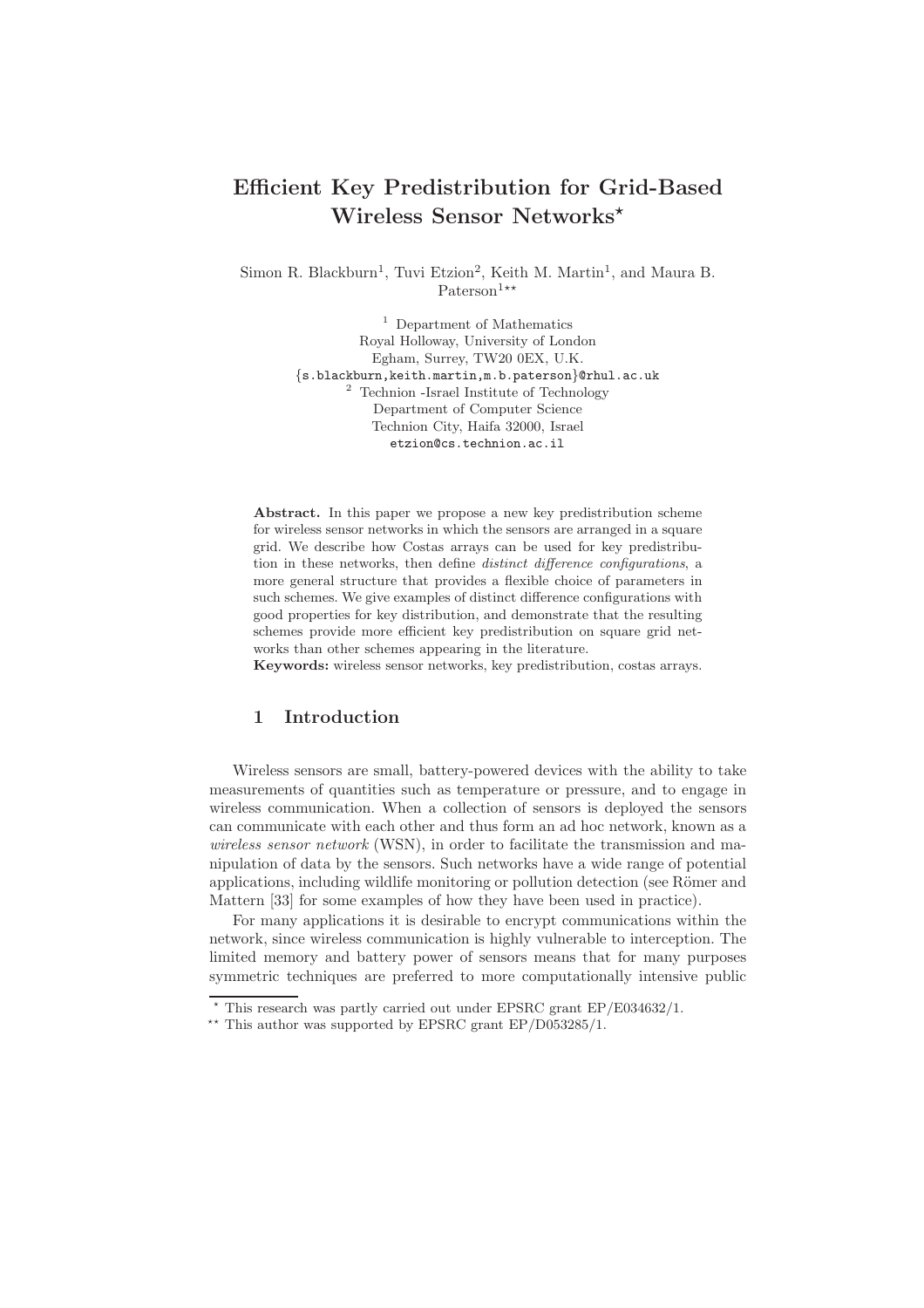key operations. Thus sensors must share secret keys, in order to provide authentication, confidentiality, or data integrity. One method for enabling this is for the sensors' keys to be preloaded prior to deployment. This technique is known as key predistribution.

Much of the literature on key predistribution in wireless sensor networks deals with the case where the physical topology of the network is completely unknown prior to deployment [3–7, 9, 10, 12, 13, 18, 19, 21–24, 26, 28–31, 35]. In practice, however, many sensor network applications involve networks for which there is some degree of control (indeed, often complete control) over the sensors' locations. Key predistribution is particularly effective in such networks, as the location knowledge can be harnessed to develop more efficient schemes. For instance, it may be possible to reduce the number of keys shared by pairs of nodes that cannot physically communicate. Not only does this reduce the amount of keying material that must be stored, but it improves the resiliency of the network: an adversary learns fewer keys when capturing a given number of nodes, and those keys it does learn tend to be shared only by nodes in a restricted neighbourhood of those captured nodes. Also, a priori knowledge of location reduces the need for nodes to undergo location discovery or neighbour discovery; this may reduce or even eliminate any communication overheads in the key setup process, particularly in the case where there is some regularity or symmetry to the sensors' distribution.

While there are several examples of location-based schemes appearing in the literature [8–11, 17, 20, 25, 34], in the majority of cases the networks consist of randomly distributed nodes whose approximate location is known. In [27], Martin and Paterson give an indication of the types of networks that have been considered in the WSN key predistribution literature, and suggest that there is considerable scope for the development of schemes suited to specific network topologies, in situations where the topology is known before sensor deployment.

In this paper we consider the particular case of a network where the sensors are arranged in a square grid. There are many potential applications in which such a pattern may be useful: monitoring vines in a vineyard or trees in a commercial plantation or reforestation project, studying traffic or pollution levels on city streets, measuring humidity and temperature at regular intervals on library shelves, performing acoustic testing at each of the seats in a theatre, monitoring goods in a warehouse, indeed any application where the objects being studied are naturally distributed in a grid. For purposes of commercial confidentiality or for protecting the integrity of scientific data it is necessary to secure communication between sensors, and thus it is important to have efficient methods of distributing keying material in such networks. The goal of this paper is to provide some practical key predistribution schemes designed specifically for square grids. We show that the highly structured topology of these networks can be exploited to develop schemes that perform significantly better for this application than more general techniques, such as those of Eschenauer and Gligor [13]. Our schemes are designed for homogeneous networks in which all sensors have the same capabilities. We assume the nodes have no access to an external trusted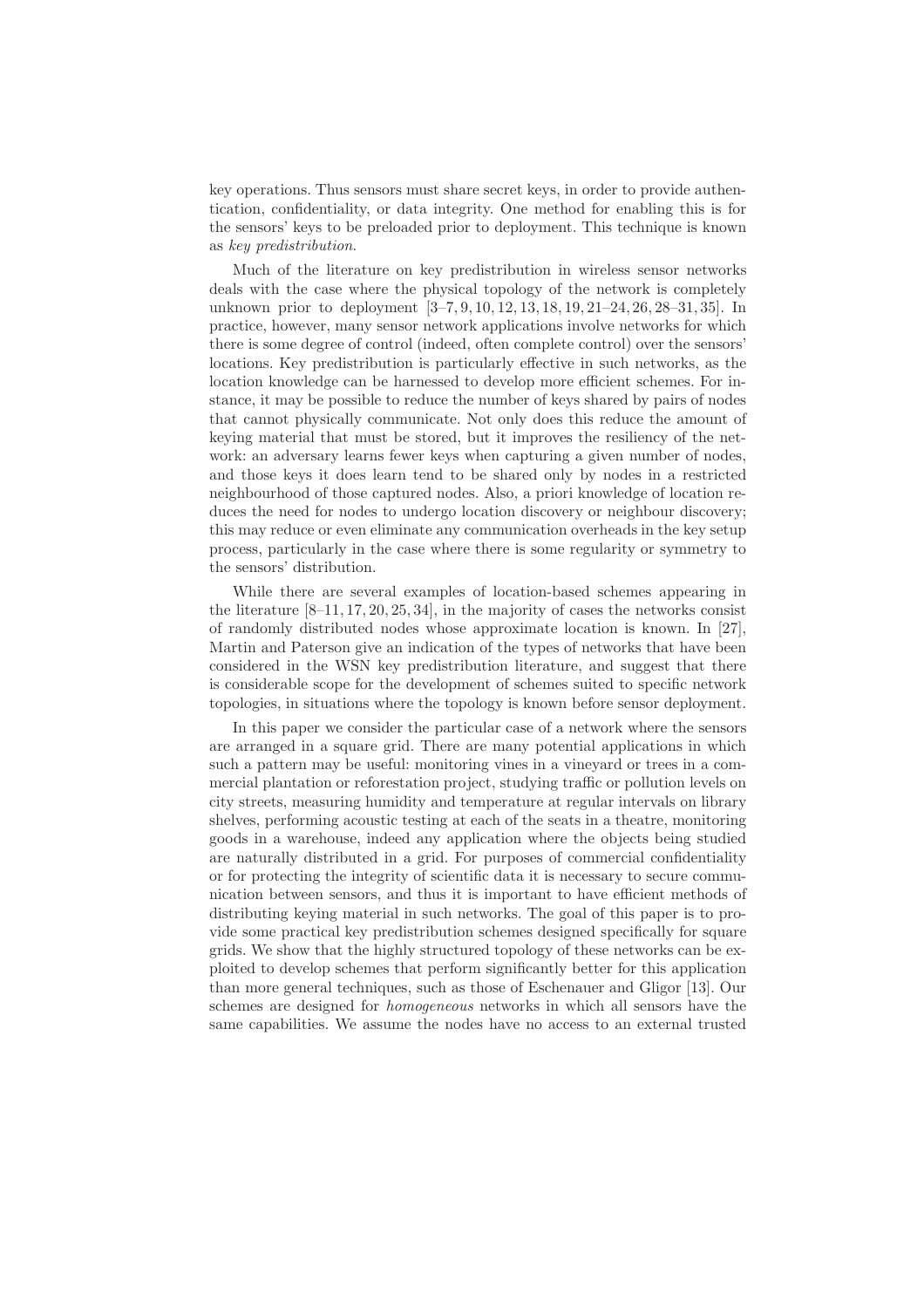authority (such as a base station) for the purposes of establishing keys once they have been deployed. We assume that the location of each node within the grid is known prior to deployment, and consider the problem of establishing pairwise keys between nodes within communication distance of one another. This setting can be described in the language of [27] as that of a locally 2-complete scheme for a network with fixed sensors and full location control.

In the following section, we discuss the desirable properties for key predistribution schemes based on square grids. In Sect. 4 we describe a key predistribution scheme based on *Costas arrays*, and we introduce the concept of *distinct*difference configurations and use them to generalise our scheme. In Sect. 5 we discuss certain important properties of KPSs, and in Sect. 6 we compare the behaviour of our schemes to that of several schemes from the literature. We show that our schemes outperform these previously studied schemes under our network model.

#### 2 The Network Model

We say that a wireless sensor network is *grid based* if it consists of a (potentially unbounded) number of identical sensors arranged in a square grid.

If each sensor has a maximum transmission range  $r$  then a sensor is able to communicate directly with all nodes within the circle of radius  $r$  that surrounds it. (We say that two squares occur at distance  $r$  if the Euclidean distance between the centres of the squares is r.) Without loss of generality we can scale our unit of distance so that adjacent nodes in the grid are at distance 1 from each other; we will adopt this convention throughout this paper as it removes unnecessary complications from our discussions.

We refer to nodes within the circle of radius r centred at some node  $\Psi$  as r-neighbours of  $\Psi$ . For most applications it is useful for any two neighbouring nodes in a sensor network to be able communicate securely. In designing a KPS, however, we are restricted by the limited storage capacity of the sensors: if a node has many neighbours, it may be unable to store enough keys to share a distinct key with each neighbour. We would like to design key predistribution schemes in which each node shares a key with as many of its r-neighbours as possible, while taking storage constraints into account. (Note that we only require keys to be shared by nodes that are r-neighbours, in contrast to a randomly distributed sensor network which potentially requires all pairs of nodes to share keys.) One way of achieving this is for each key to be shared by several different nodes; however, it is necessary to restrict the extent to which each key is shared, to protect the network against key compromise through node capture.

In Sect. 4 we propose a construction for KPSs that seek to balance the competing requirements discussed in this section. First, however, we describe a combinatorial structure that we will use in this construction.

#### 3 Costas Arrays

Costas arrays were first introduced for use in the detection of sonar signals (see [16]), and have received much attention for this and other applications (an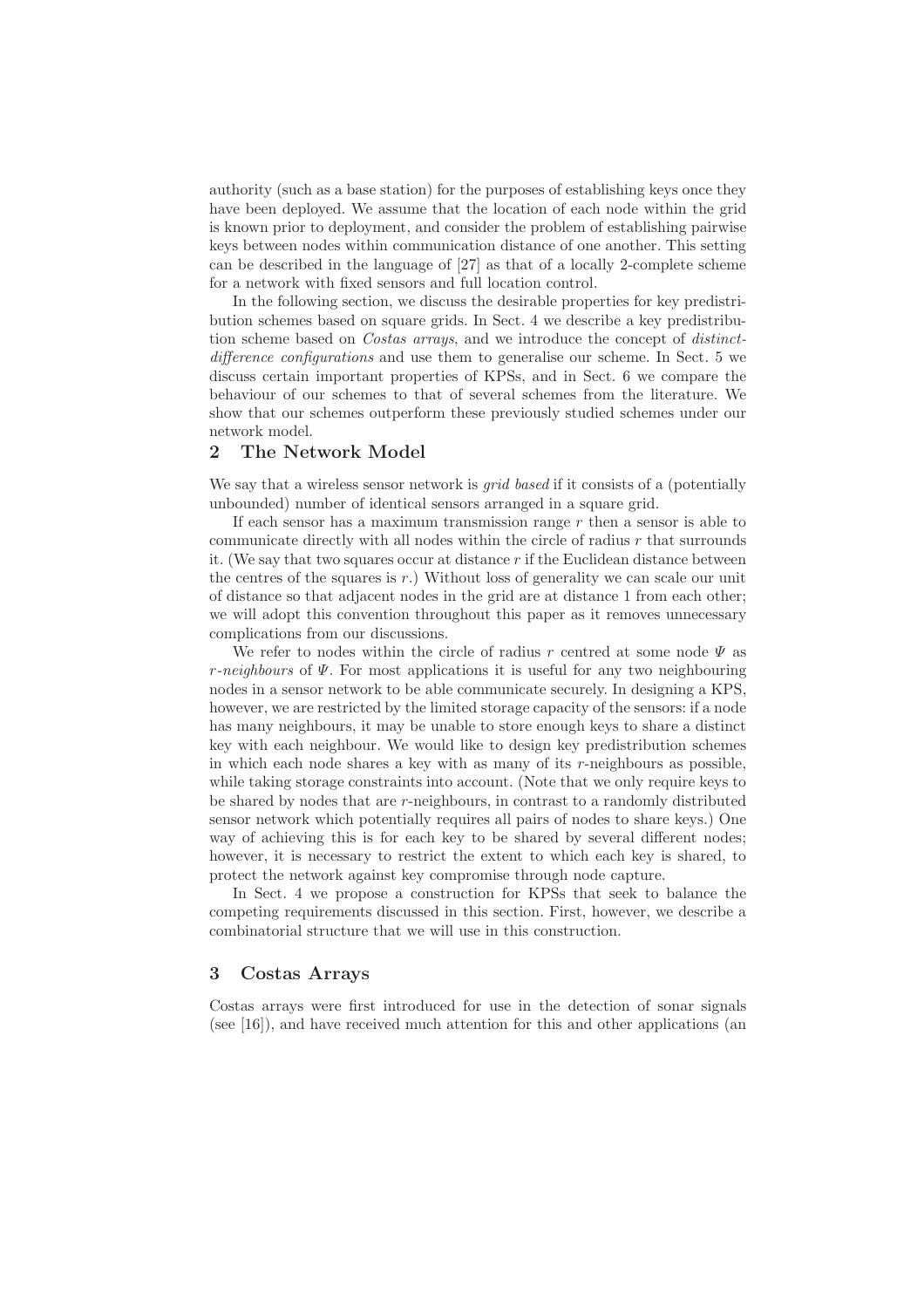extensive bibliography can be found at [32]). To the best of our knowledge, the KPS we propose in Sect. 4 represents the first time these structures have been used for key distribution. In this section we provide basic definitions and properties of these arrays, and briefly describe some known constructions.

**Definition 1.** A Costas array of order n is an  $n \times n$  matrix with the following properties:

- each position is either blank or contains a dot,
- each row and each column contains exactly one dot,
- $−$  all  $n(n-1)$  vectors connecting pairs of dots are distinct as vectors (any two vectors are different in either length or direction).

Example 1.

## <u>- 19</u>

This is an example of a Costas array of order 3. It is easily seen that the six vectors connecting pairs of dots are distinct.

The application of Costas arrays in sonar or radar relies on the fact that if a translation is applied to a copy of a Costas array then at most one dot of the translated array coincides with a dot of the original array, unless the two are exactly superimposed. It is this property that motivates our use of Costas arrays in constructing KPSs. We formalise it as follows.

**Lemma 1.** Let  $S = {\bf{d_1}, d_2, ..., d_n}$  be the set of positions of the dots in a Costas array A. Suppose the array A is translated by a vector  $\bf{v}$  in the lattice  $\mathbb{Z}^2$  and let  $S' = {\mathbf{d}_1 + \mathbf{v}, \mathbf{d}_2 + \mathbf{v}, \ldots, \mathbf{d}_n + \mathbf{v}}$  be the set of positions of the dots in the translated array. Then if  $\mathbf{v} \neq \mathbf{0}$ , we have  $|S \cap S'| \leq 1$ .

*Proof.* Suppose there exists a vector **v** and dot positions  $\mathbf{d}_i, \mathbf{d}_j, \mathbf{d}_k, \mathbf{d}_l$  such that  $\mathbf{d}_i = \mathbf{d}_j + \mathbf{v}$  and  $\mathbf{d}_k = \mathbf{d}_l + \mathbf{v}$ . Then  $\mathbf{d}_i - \mathbf{d}_k = \mathbf{d}_j - \mathbf{d}_l$ . As A is a Costas array, this implies that  $\mathbf{d}_i = \mathbf{d}_j$  and  $\mathbf{d}_k = \mathbf{d}_l$ , and hence  $\mathbf{v} = \mathbf{0}$ . □

Two main constructions for Costas arrays are known (see [14–16] for further discussion). Let p be an odd prime. An integer  $\alpha$  is a primitive root modulo p if the powers  $\alpha^1, \alpha^2, \ldots, \alpha^{p-1}$  are all distinct modulo p; such integers exist for all odd primes p.

- The Welch Construction Let  $\alpha$  be a primitive root modulo p and let A be a  $(p-1) \times (p-1)$  array. For  $1 \leq i \leq p-1$  and  $1 \leq j \leq p-1$  we put a dot in  $\mathcal{A}(i, j)$  if and only if  $\alpha^i \equiv j \pmod{p}$ .
- The Golomb Construction Let q be a power of a prime and let  $\alpha$  and  $\beta$ be two primitive elements in  $GF(q)$ , i.e. elements that generate the multiplicative group of GF(q). We define A to be a  $(q-2) \times (q-2)$  array. For  $1 \leq i \leq q-2$  and  $1 \leq j \leq q-2$  we put a dot in  $\mathcal{A}(i,j)$  if and only if  $\alpha^{i} + \beta^{j} = 1$ . We remark that when  $\alpha = \beta$  the construction is called the Lempel Construction.

There are several variants for these two constructions resulting in Costas arrays with orders slightly smaller (by 1, 2, 3, or 4) than the orders of these two constructions.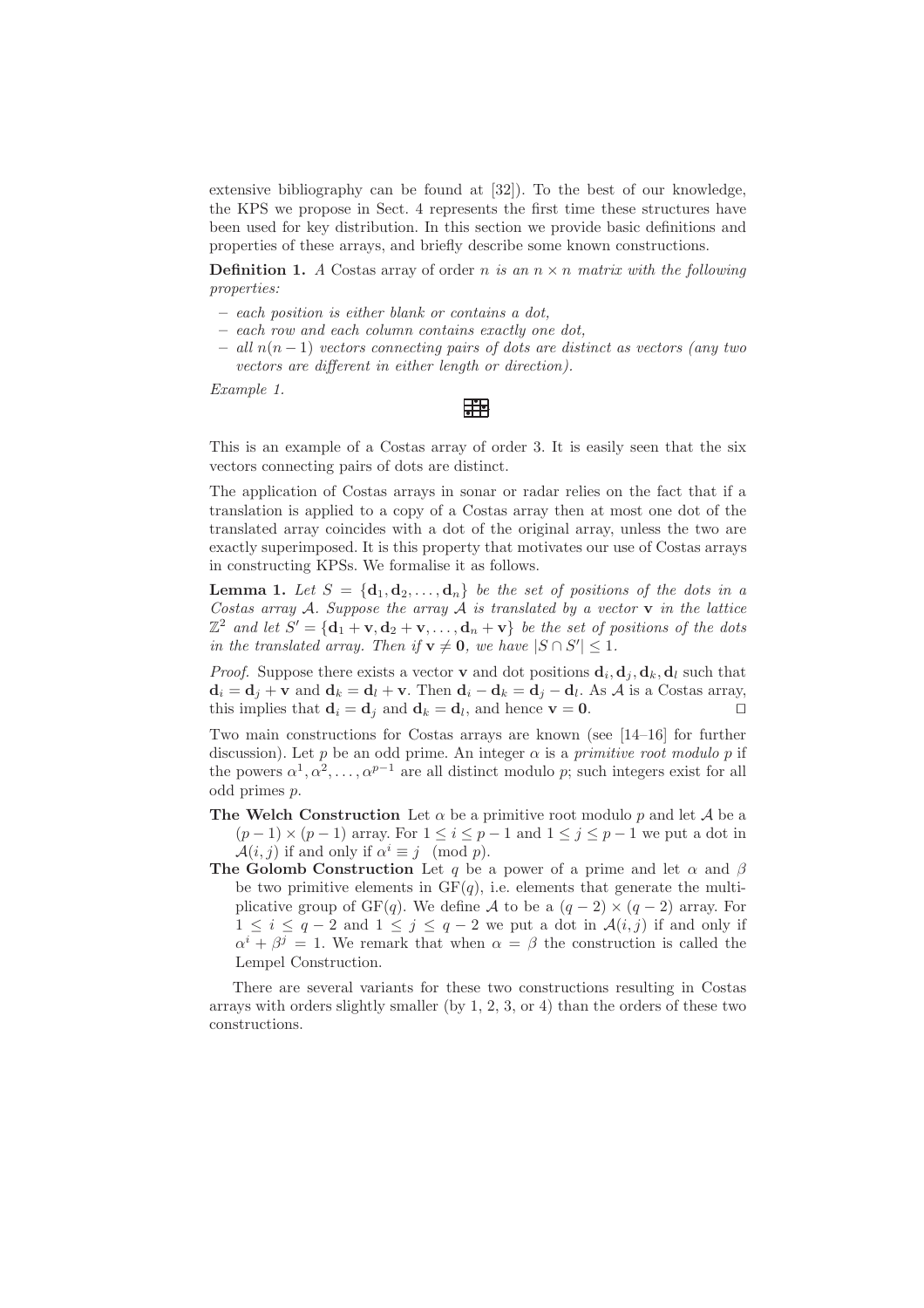## 4 Construction of Key Predistribution Schemes for Grid-Based Networks

In this section we provide basic definitions relating to key predistribution, and examine certain properties that must be considered when designing such schemes, before proposing constructions of KPSs that are specifically adapted to gridbased networks.

Let  $K$  be a finite set whose elements we refer to as keys (whether they be either actual secret keys, or quantities from which such keys may be derived). We consider a set  $U$  of wireless sensors, each of which has sufficient memory to store m keys; after deployment the nodes  $U$  form a wireless sensor network  $W$ .

**Definition 2.** A key predistribution scheme (KPS) for W is a map  $U \to \mathcal{K}^m$ that assigns up to m keys from  $K$  to each node in  $U$ .

Each node stores the keys assigned to it in its memory prior to deployment. Once the nodes are deployed we have the following possible situations.

- Two nodes that share one or more common elements of  $K$  can use them to derive a common key.
- Two nodes that do not share a key may rely on an intermediate node with which they both share a key in order to communicate securely; this is referred to as a two-hop path.

If each  $k \in \mathcal{K}$  is assigned to a set  $S_k \subset U$  of at most  $\alpha$  nodes we refer to the KPS as an  $[m, \alpha]$ -KPS. As mentioned in Sect. 2, one of the goals when designing an  $[m, \alpha]$ -KPS is to enable each node to communicate directly with as many nodes as possible, hence we would like to maximise the expected number of neighbouring nodes that share at least one key with a given  $\Psi$ . We note that when evaluating properties of a grid-based network in which the network does not extend infinitely in all directions, complications may arise due to nodes on the edge of the network having a reduced number of neighbours. This can be avoided by restricting attention to properties of nodes on the interior of the network (nodes  $\Psi$  such that each grid position that is within range of  $\Psi$  contains a node of the network). This is a reasonable restriction to make as it greatly simplifies analysis and comparison of KPSs, especially since for a grid-based network of any size the edge nodes will only represent a small proportion of the network.

**Theorem 1.** When an  $[m, \alpha]$ -KPS is used to distribute keys to nodes in a square grid network, the expected number of r-neighbours of a node  $\psi$  in the interior of the network that share at least one key with  $\Psi$  is at most  $m(\alpha - 1)$ . The value  $m(\alpha - 1)$  is achieved precisely when the following conditions are met.

- 1. Each interior node stores exactly m keys, each of which are shared by exactly  $\alpha$  nodes
- 2. No pair of nodes shares two or more keys.
- 3. The distance between any two nodes sharing a key is at most r.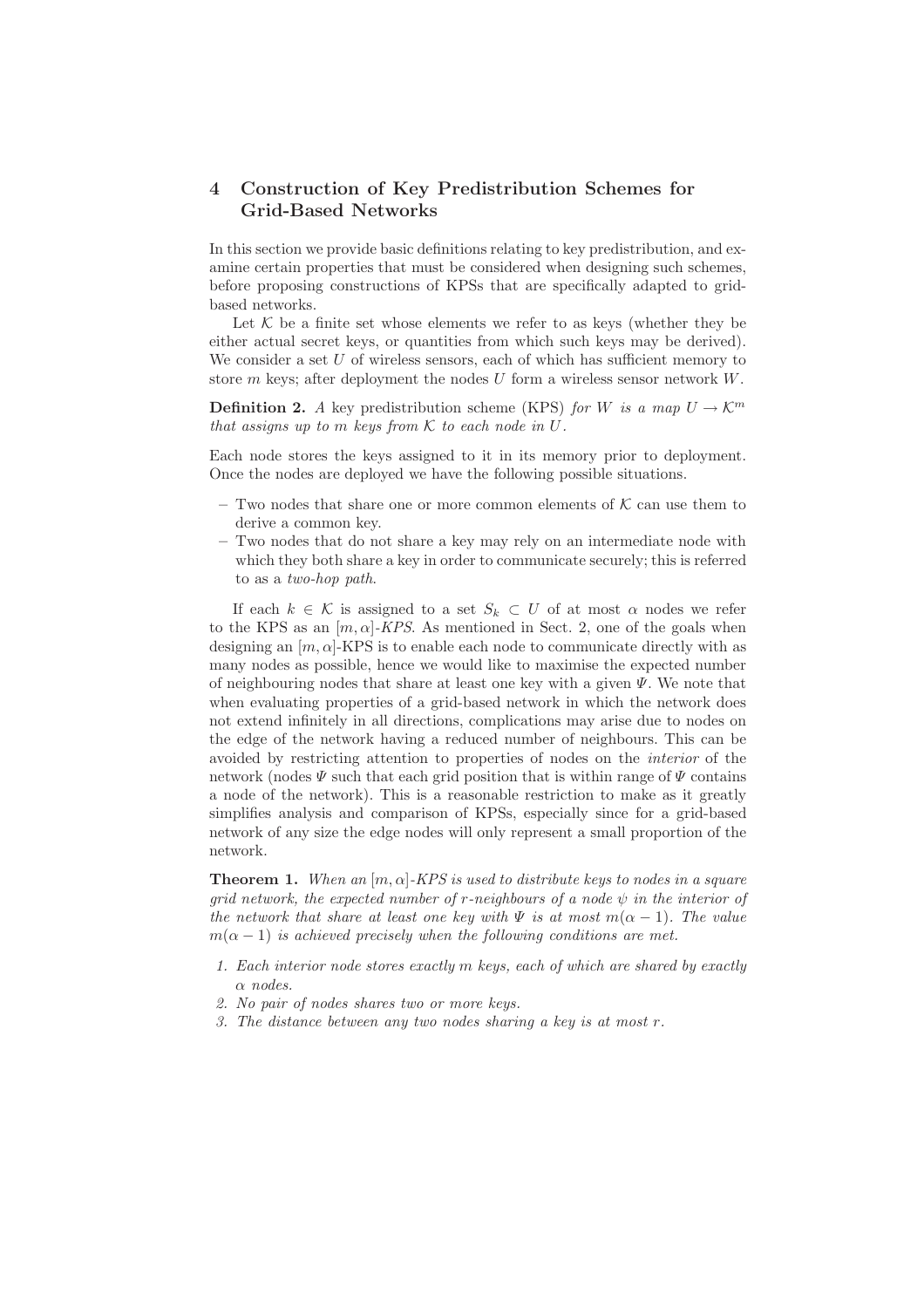*Proof.* The maximum number of keys allocated to an interior node  $\Psi$  by an  $[m, \alpha]$ -KPS is m; each of these keys is shared by at most  $\alpha$  nodes (which may or may not be r-neighbours of  $\Psi$ ). Hence a given interior node shares keys with at most  $\alpha - 1$  of its r-neighbours, and this maximum value is achieved if and only if no two nodes share more than one key with  $\Psi$ , and every node with which  $\Psi$ shares a key is an r-neighbour of  $\Psi$ . The result follows directly. □

This result indicates that when distributing keys according to an  $[m, \alpha]$ -KPS, limiting the number of keys shared by each pair of nodes to at most one increases the number of pairs of neighbouring nodes that share keys, hence this is desirable from the point of view of efficiency. This restriction will be further exploited in the analysis of Sect. 5. In the following section we describe a method of constructing  $[m, \alpha]$ -KPSs with this property.

#### 4.1 Key Predistribution Using Costas Arrays

We now propose a KPS for a grid-based network, in which the pattern of nodes that share a particular key is determined by a Costas array. The result is a  $[n, n]$ -KPS in which any two nodes have at most one key in common.

**Construction 2.** Let A be a  $n \times n$  Costas array. We can use A to distribute keys from a keypool  $K$  to a set U of nodes arranged in a grid-based network as follows.

- Arbitrarily choose one square of the grid to be the origin, and superimpose A on the grid, with its lower left-hand square over the origin. Select a key  $k_{00}$  from K, and distribute it to nodes occurring in squares coinciding with a dot of  $A$  (so n nodes receive the key  $k_{00}$ ).
- $-$  Similarly, for each square occurring at a position  $(i, j)$  in the grid, we place the lower left-hand square of A over that square, then assign a key  $k_{ij} \in \mathcal{K}$ to the squares that are now covered by dots of A.

If the dots of the Costas array occur in squares  $(0, a_0)$ ,  $(1, a_1)$ , ..., $(n-1, a_{n-1})$ of the array then the above scheme associates a key  $k_{ij}$  with the nodes in squares  $(i, j + a_0), (i + 1, j + a_1), \ldots, (i + n - 1, j + a_{n-1})$  (where such nodes exist). We observe that the deterministic nature of this key allocation, together with the structured topology of a square grid, means that nodes can simply store the coordinates in the grid of those nodes with which they share keys, thus obviating the need for a shared-key discovery process with ensuing communication overheads.

*Example 2.* Consider the  $3 \times 3$  Costas array of Example 1. If we use this array for key distribution as described above, each node stores three keys. Figure 1 illustrates this key distribution: each square in the grid represents a node, and each symbol contained in a square represents a key possessed by that node. The central square stores keys marked by the letters  $A, B$  and  $C$ ; two further nodes share each of these keys, which are marked in bold. Letters in standard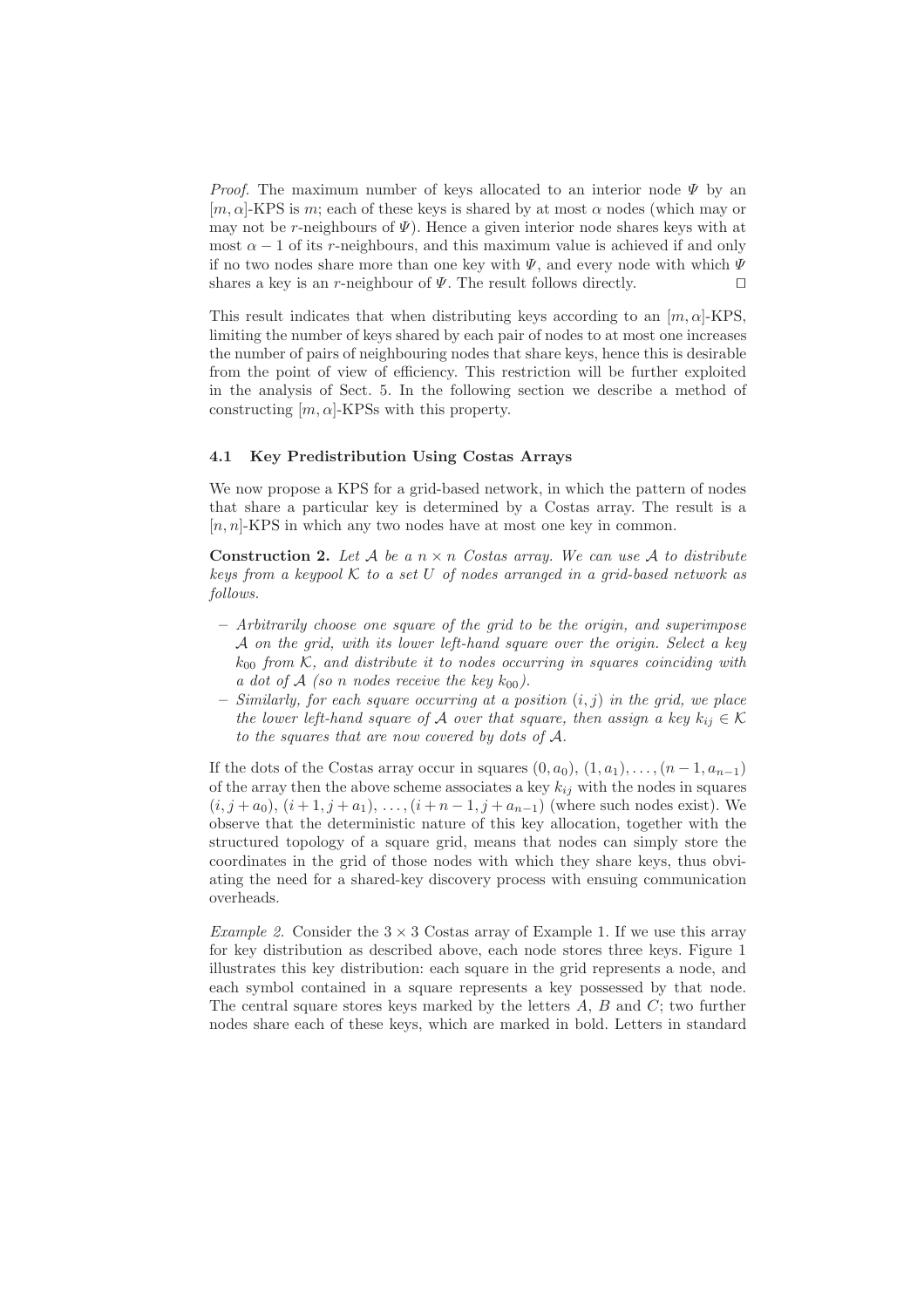type represent keys used to connect the central node to one of its neighbours via a two-hop path, other keys are marked in grey. Note that we have only illustrated some of the keys; the pattern of key sharing extends in a similar manner throughout the entire network.

| \$ |    |  |  |   |  |
|----|----|--|--|---|--|
| đ  |    |  |  |   |  |
|    |    |  |  | н |  |
|    | ٠, |  |  |   |  |
|    |    |  |  |   |  |
|    |    |  |  |   |  |

Fig. 1. Key distribution using a  $3 \times 3$  Costas array.

Theorem 3. The key predistribution scheme in Construction 2 has the following properties:

- 1. Each sensor is assigned n different keys.
- 2. Each key is assigned to n sensors.
- 3. Any two sensors have at most one key in common.
- 4. The distance between two sensors which have a common key is at most  $\frac{1}{\sqrt{2}}(n-1)$ .

#### Proof.

- 1. There are *n* dots in A. For each dot in turn, if we position A so that dot lies over a given node  $\Psi$ , this determines a positioning of A for which the corresponding key is allocated to  $\Psi$ . Hence  $\Psi$  stores n keys in total.
- 2. A key  $k_{ij}$  is assigned to n positions in the square grid, namely those that coincide with the  $n$  dots of a fixed shift of  $A$ .
- 3. Suppose there exist two sensors  $A$  and  $B$  sharing (at least) two keys. These keys correspond to different translations of the array  $A$ , hence there exist two translations of  $A$  in which dots occur at the positions of both  $A$  and  $B$ . However, by Lemma 1, two copies of A coincide in at most one dot, thus contradicting the original assumption.
- 4. The two most distant sensors which have a key in common must correspond to two dots in the same translation of  $A$ . The largest distance between two dots in A occurs if they are in two opposite corners of the array, i.e. at distance  $\sqrt{2}(n-1)$ .

⊓⊔

**Corollary 1.** When the  $[n, n]$ -KPS of Construction 2 is applied to a grid-based network then a node on the interior of the network shares keys with  $n(n-1)$ other nodes, the maximum possible for a  $[n, n]$ -KPS.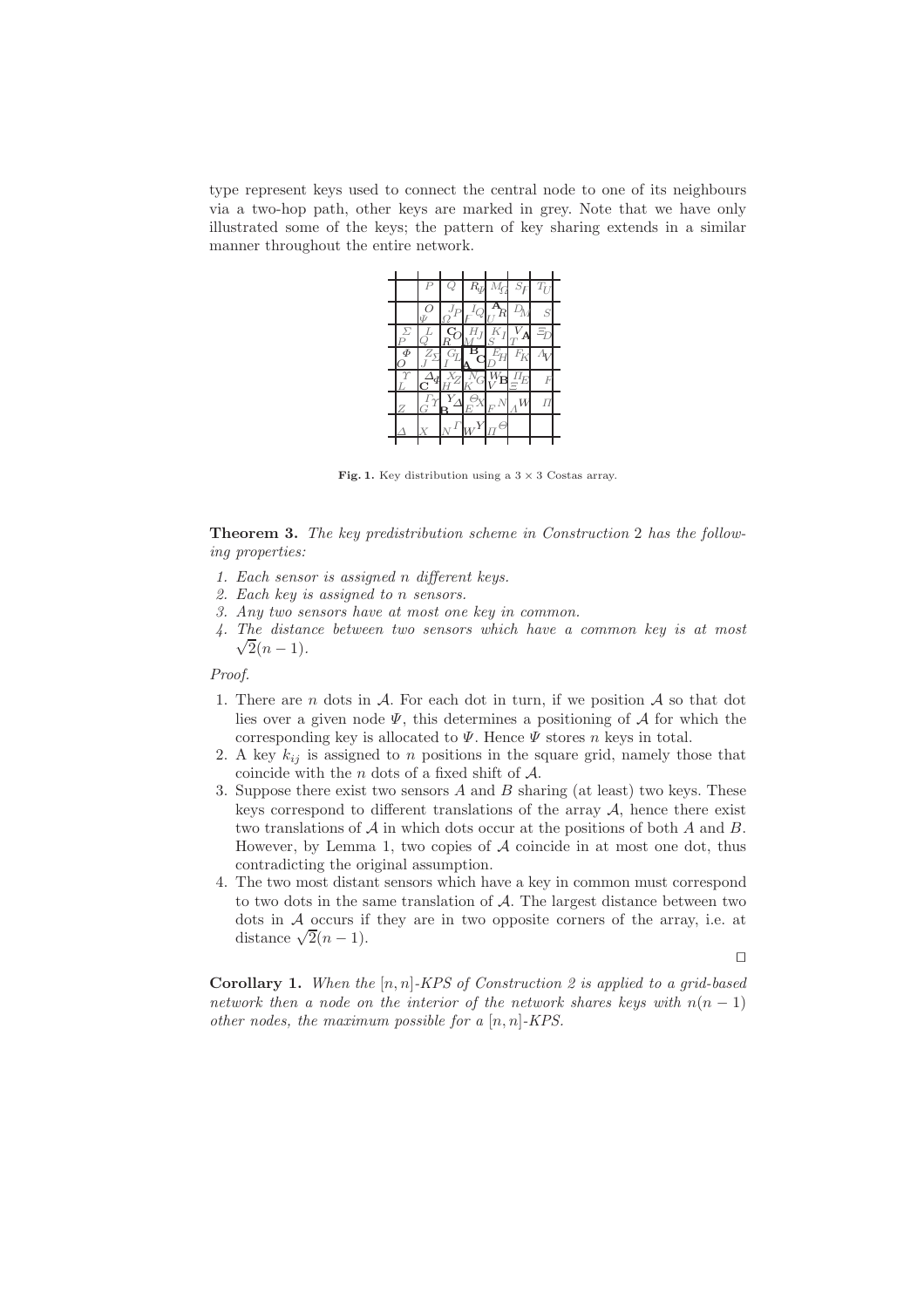#### 4.2 Distinct-Difference Configurations in Key Predistribution

The proof of Part 3 of Theorem 3 relies on the property that the vectors connecting pairs of dots in a Costas array are pairwise distinct. We do not, however, make use of the requirement that each row and column have exactly one dot. This suggests that we can relax this condition in order to explore other structures for use in key predistribution. This leads us to the following definition.

**Definition 3.** A distinct-difference configuration  $DD(m,r)$  consists of a set of m dots placed in a square grid such that

- $-$  any two of the dots in the configuration are at distance at most r apart,
- $−$  all m(m  $-$  1) differences between pairs of dots are distinct as vectors (any two vectors differ either in length or direction).

A Costas array is an example of a  $DD(n, r)$ , for some  $r \leq \sqrt{2}(n-1)$ . Like Costas arrays, a  $DD(m, r)$  can be used for key predistribution:

**Construction 4.** For a given  $DD(m, r)$  we distribute keys as in Construction 2, using the  $DD(m, r)$  in place of a Costas array.

**Theorem 5.** If a  $DD(m,r)$  is used for key predistribution as described in Construction 4 the resulting KPS has the following properties:

- 1. Each sensor is assigned m different keys.
- 2. Each key is assigned to m sensors.
- 3. Any two sensors have at most one key in common.
- 4. The distance between two sensors which have a common key is at most r.

Proof. As in the case of the Costas arrays, the fact that differences between pairs of dots are distinct imply that two nodes share at most one key. The limit on the distance between nodes sharing keys are a distance of at most  $r$  apart follows directly from the restriction on the distances between dots in the  $DD(m,r)$ . □

Example 3.

#### • • •

This is an example of a  $DD(3, 2)$ . If used in a KPS each node stores 3 keys. Figure 2 illustrates (part of) the pattern of key sharing that results. As in Fig. 1, each square in the grid represents a node, and each letter represents a key possessed by that node. This key distribution has an advantage over that of Example 2 in that each node still shares keys with six other nodes, but these nodes are all 2-neighbours, rather than 3-neighbours.

This construction provides  $[m, m]$ -KPSs in which interior nodes share keys with an optimal number  $m(m-1)$  of neighbouring nodes. We have greater flexibility than Construction 3.5 because we consider a more general class of configurations. So we are better able to choose a configuration whose properties match the application requirements. The use of a  $DD(m, r)$  enables the construction of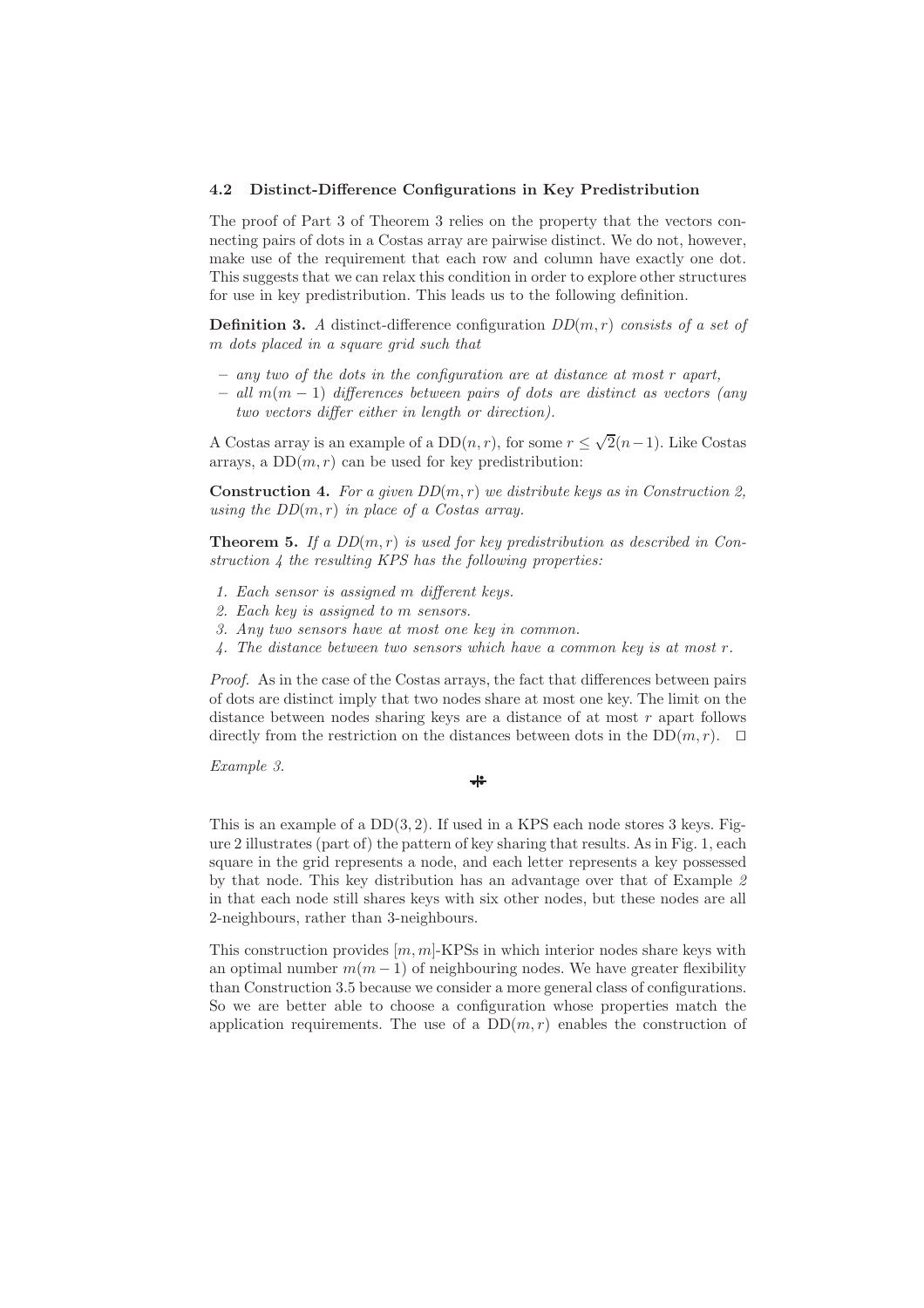|  | Ę | B                               |  |  |
|--|---|---------------------------------|--|--|
|  |   | $L$ $HK$ .                      |  |  |
|  |   | С                               |  |  |
|  |   | $E$ OB $E$ <b>A</b> BD A        |  |  |
|  |   | G                               |  |  |
|  |   | J P C J F C T F                 |  |  |
|  |   |                                 |  |  |
|  |   | $G \, Q \bar{R} \, G \bar{S}$ i |  |  |
|  |   |                                 |  |  |

Fig. 2. Key predistribution using a  $DD(3, 2)$ 

a KPS suitable for the specific radius  $r$  and maximum storage  $m$  of a given network<sup>3</sup> , whereas in the case of Costas arrays the number of dots and the maximal distance between them are directly linked.

We have noted that the use of a  $DD(m,r)$  maximises the number of rneighbours that share keys with a given node. Additionally, it is desirable to maximise the number of  $r$ -neighbours that can communicate securely with a given node  $\Psi$  via a one-hop or two-hop path. We refer to this quantity as the twohop r-coverage of a KPS. In the case of our scheme based on distinct-difference configurations we refer to the two-hop r-coverage of a  $DD(m, r)$  to indicate the two-hop r-coverage obtained by a KPS constructed from that configuration. Table 1 shows the maximum possible values for the two-hop r-coverage

**Table 1.** The maximum two-hop *r*-coverage of a  $DD(m, r)$ 

| $\overline{m}$ |                             | $\overline{2}$ | 3 4 5 6 |                |            | $7\overline{7}$                  | 8              | 9              | 10             | 11             | 12                             |
|----------------|-----------------------------|----------------|---------|----------------|------------|----------------------------------|----------------|----------------|----------------|----------------|--------------------------------|
| $\overline{2}$ | $\mathcal{D}_{\mathcal{L}}$ | 4              | 4       | $\overline{4}$ | $4\quad 4$ | $\overline{4}$                   | $\overline{4}$ | $\overline{4}$ | $\overline{4}$ | $\overline{4}$ | $\overline{4}$                 |
| 3              |                             |                |         |                |            | $-12$ 18 18 18 18 18 18          |                | 18             | 18             | 18             | 18                             |
| 4              |                             |                |         |                |            | $-284654545454545454$            |                |                |                | - 54           | -54                            |
| 5              |                             |                |         |                |            | 28 48 80 102 118 126 130 130 130 |                |                |                |                | 130                            |
| 6              |                             |                |         |                |            |                                  |                |                |                |                | $-4880112148184222240254262$   |
| 7              |                             |                |         |                |            |                                  |                |                |                |                | 80 112 148 196 252 302 346 374 |
| 8              |                             |                |         |                |            |                                  |                |                |                |                | 112 148 196 252 316 376 > 432  |
| 9              |                             |                |         |                |            |                                  |                |                |                |                | 148 196 252 316 376 440        |
| 10             |                             |                |         |                |            |                                  |                |                |                |                | 196 252 316 376 440            |
| 11             |                             |                |         |                |            |                                  |                |                |                |                | 252 316 376 440                |
|                |                             |                |         |                |            |                                  |                |                |                | 316 376        | 440                            |
|                |                             |                |         |                |            |                                  |                |                |                |                |                                |

of a  $DD(m,r)$  for  $r = 1, 2, ..., 12$ . The empty positions in the table represent combinations of m and r for which no  $DD(m, r)$  exists. In Fig. 3 we illustrate  $DD(m, r)$  achieving the maximal two-hop r-coverage values shown in Table 1, for those cases where the corresponding two-hop r-coverage cannot be obtained

<sup>&</sup>lt;sup>3</sup> provided a suitable  $DD(m, r)$  can be found. For a given r there is evidently an upper limit on the value of m for which a  $DD(m,r)$  exists. If the potential storage m exceeds this value a  $DD(m', r)$  could be employed with m' equal to the maximum number of dots possible in a distance r distinct-difference configuration.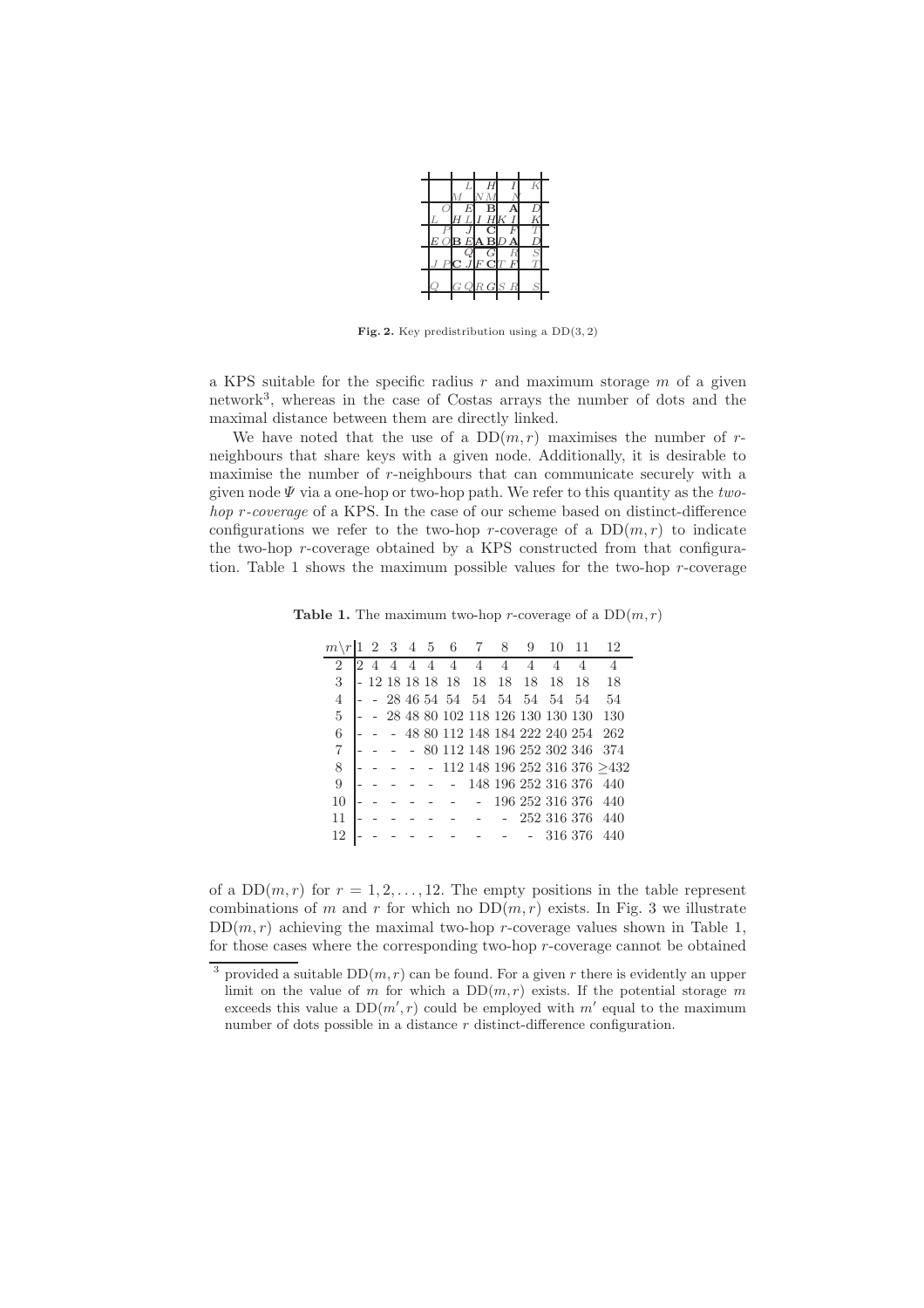by a configuration with smaller  $m$  (without increasing  $r$ ) or smaller  $r$  (without increasing m). (For a given radius r the number of two-hop r-neighbours is evidently bounded by the total number of r-neighbours; these totals correspond to the numbers in bold in Fig. 3. Similarly, for a given  $m$  there is a maximum number of two-hop r-neighbours that can be achieved by a  $DD(m, r)$ ; these values appear in italics. Both trends are apparent in Table 1.) In the case of  $m = 8, r = 12$  the best known two-hop *r*-coverage is 432.



Fig. 3. Distinct-difference configurations with maximal two-hop r-coverage  $\gamma$ . The labels indicate the corresponding  $m:r:\gamma$ . The value of  $\gamma$  is given in bold if it is the maximum possible for the given r, and in italics if it is the maximum given  $m$ .

## 5 Evaluation of Key Predistribution Schemes for Grid-Based Networks

In Sect. 4 we indicated some desirable properties of key predistribution schemes in order to motivate our constructions. We now provide a wider analysis of the properties of these schemes. There are no standard metrics for evaluating KPSs, as desirable properties depend on the particular application environment; authors tend to devise their own metrics for evaluating the schemes they propose. Nevertheless the basic goals of these schemes remain the same: it is beneficial to restrict the amount of storage and communication overheads required, while maximising the number of secure communication links between nodes, even in the case when nodes are subject to adversarial compromise. In this section we consider each of these aspects, in the context of grid-based networks, and define the precise quantities we use in Sect. 6 to compare our schemes with previous schemes.

Storage There is no established consensus on the number of symmetric keys that a sensor can feasibly store in practice. Estimations in the literature range from "perhaps 30-50" [23] to more than 200 [6]. As sensor technology improves, the amount of memory available is increasing. However, there is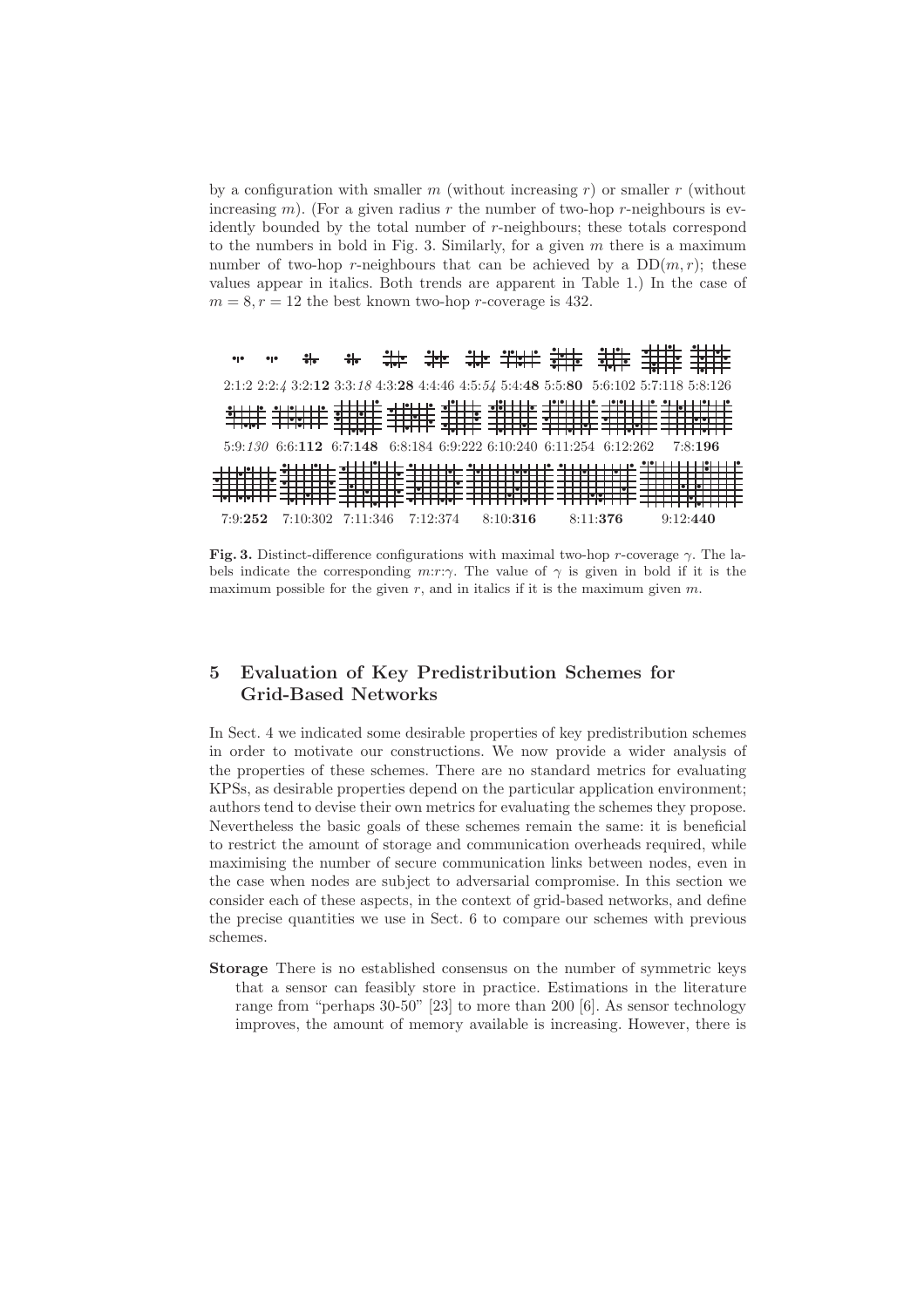Table 2. A comparison of key predistribution schemes for a  $100 \times 100$  grid-based network. (Entries represent the mean over 10000 trials, with the sample standard deviation given in brackets.)

| Scheme                                                         |     |                           | m $\alpha$ One-hop Two-hop Resilience L. Resilience |     |                                 |     |      |
|----------------------------------------------------------------|-----|---------------------------|-----------------------------------------------------|-----|---------------------------------|-----|------|
| Costas                                                         |     | 56                        | 366                                                 | 331 | (86)                            | 59  | (53) |
| DD(8, 11)                                                      | - 8 | 56                        | 376                                                 | 336 | $(86)$ 59                       |     | (53) |
| Liu $&$ Ning                                                   |     | $\boldsymbol{\mathsf{R}}$ | 24                                                  |     | $23.87$ $(1.48)$ $20.3$ $(7.0)$ |     |      |
| Eschenauer & Gligor $8 \approx 200\,56.2\,(7.0)\,370.0\,(3.8)$ |     |                           |                                                     | -36 | (38)                            | -36 | (38) |
| Ito <i>et al.</i>                                              |     |                           | $8 \approx 8$ 36.2 (6.4) 319.6 (20.1) 259           |     | (97)                            | 52  | 47   |

always a tradeoff between the amount of memory used for cryptographic purposes and the amount available for the rest of the sensor's functionality. Also, the development of smaller, less power-hungry sensors will continue to place limits on memory capacity in the future. It is common for the storage requirement to be a parameter of a KPS, and for other properties to be described in terms of this parameter. When choosing parameters for the schemes we compare in Sect. 6, we fix an upper bound for the storage and consider only schemes whose storage requirements do not exceed this bound.

- Cost of shared key discovery The deterministic nature of our scheme means that no communication is required either for neighbour discovery, or for shared key discovery.
- One-hop and two-hop coverage As discussed in Sect. 4, our schemes ensure nodes have the maximum number  $m(m-1)$  of one-hop r-neighbours that is possible for a  $[m, m]$ -KPS. Thus the number of secure communication links is maximised by choosing  $m$  to be as large as possible. Note that there are two factors constraining the size of m: the memory capacity of nodes, and the combinatorial limits on the size of  $m$  for a fixed value of  $r$ . In order to assess the connectivity of a scheme, it is also desirable to take into account the two-hop  $r$ -coverage. Table 1 illustrates that if the storage  $m$  is sufficient, it is possible to find distinct difference configurations for use in Construction 4 that ensure that every node on the interior of the network can communicate with each of its r-neighbours by either a one-hop or a two-hop path.
- Resilience Informally speaking, the resilience of a KPS is the extent to which secure communication can be maintained within the network when an adversary compromises a certain number of nodes and extracts the keys that they store. In Sect. 6 we will measure the resilience of a scheme by the expected number of r-neighbours of a node  $\Psi$  that can still communicate securely (i.e. by using keys unknown to the adversary) with  $\Psi$  by either a one-hop or two-hop path, after a fixed number of nodes have been compromised. We will consider both the case in which the compromised nodes are chosen uniformly throughout the network, and the case where the nodes are drawn uniformly from the r-neighbourhood of  $\Psi$  (we assume that  $\Psi$  itself is not compromised.) We refer to the quantity arising from the latter case as the local resilience.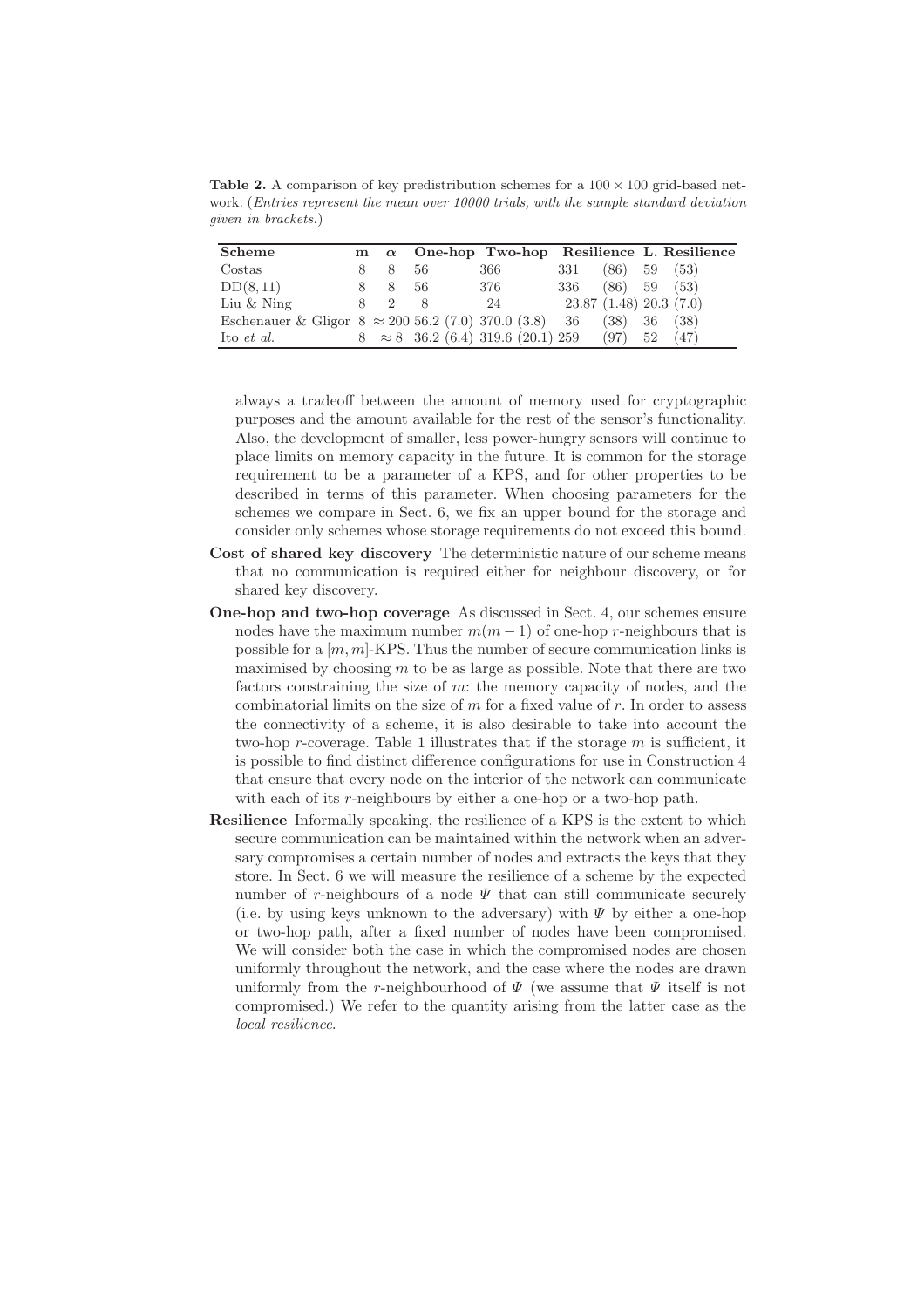#### 6 Concrete Comparison of Existing Schemes

In order to illustrate the performance of the KPSs proposed in this paper we select some concrete values for the network parameters, which allows us to compare the performance of our schemes explicitly with other schemes appearing in the literature. Our schemes are shown to perform better than previously known schemes in our network model. We will consider a grid-based network with 10000 nodes arranged in a square, in which each node can store up to 8 keys and has a communication range  $r = 11$ . The results of our analysis of several schemes are summarised in Table 2. For each scheme we are interested in the values of  $m$ ,  $\alpha$  and the expected number of one-hop 11-neighbours (One-hop) and two-hop 11-neighbours *(Two-hop)*. We also measure the number of a node's two-hop links that remain secure after an adversary compromises five nodes, either uniformly throughout the network (Resilience), or uniformly from among that node's 11 neighbours (L. Resilience). These values for each scheme are displayed in Table 2, and represent the mean value over 10000 randomly generated instances. The corresponding sample standard deviation is given in brackets. In each case the parameters for the schemes have been chosen so that the storage requirement is at most 8 keys, and so that all schemes have (where possible) a similar number of one-hop 11-neighbours. We now give a brief description of the schemes we are considering, as well as an explanation of the parameter choices involved.

- Construction 4 The 11-neighbourhood of a node contains 376 other nodes. If the storage limit is 8, then Construction 4 results in a KPS in which each node has 56 one-hop neighbours. Using the  $DD(8, 11)$  shown in Fig. 3 means that all 376 11-neighbours of a given node can communicate with that node via a one-hop or two-hop path.
- Construction 2 This construction also results in nodes having 56 one-hop neighbours, however the best two-hop 11-coverage that results from an  $8 \times 8$ Costas array is 366, achieved by the following array.

- Eschenauer and Gligor [13] In Eschenauer and Gligor's KPS, each node is assigned m keys drawn uniformly without replacement from a key pool of a fixed size. By taking  $m = 8$  and a keypool of size 400 for this network we obtain a KPS in which the number of one and two-hop 11-neighbours is similar to that of our schemes.
- Liu and Ning [25] Liu and Ning's 'closest pairwise scheme' is a location-based scheme in which each node shares keys with its  $c$  closest neighbours. Since we are working with a square grid, we can consider a scheme in which each node shares pairwise keys with the 8 nodes surrounding it.
- Ito, Ohta, Matsuda and Yoneda [20] The scheme of Ito et al. is a locationbased, probabilistic scheme. They propose associating keys with points in the target area, then for each node they randomly choose  $m$  points that are expected to lie within its communication range after deployment, and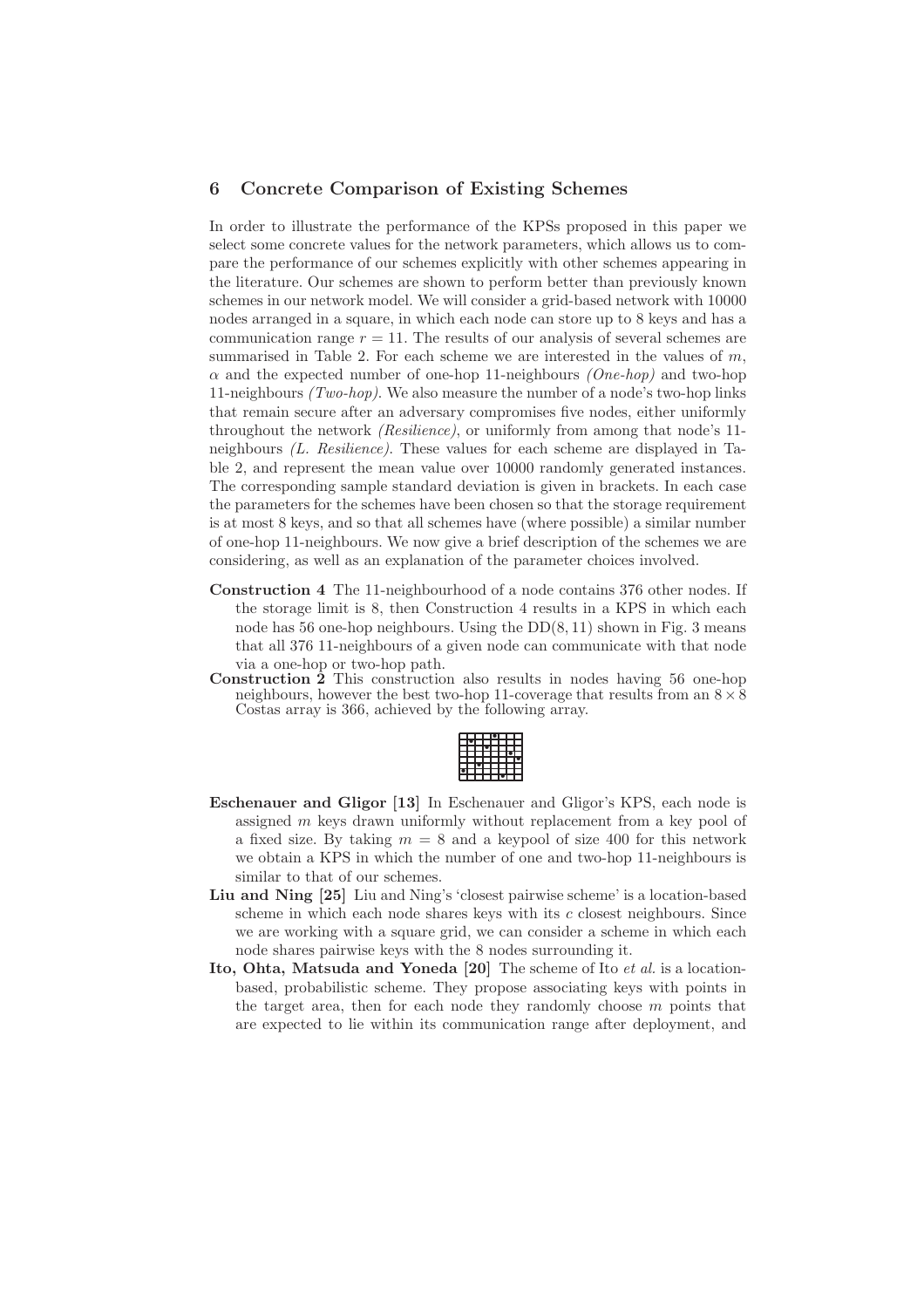assign the corresponding keys to that node. To deploy this scheme in our grid-based network we associate a key with each grid point, then for each node randomly choose 8 points within distance 11 of that node.

Other location based schemes Most of the location-based KPSs in the literature do not assume a precise knowledge of sensor locations, but instead divide the target area into regions (square, rectangular, hexagonal and triangular regions have all been proposed) and suppose that the region in which each sensor will be deployed is known a priori. Schemes such as those in [9, 10, 17, 34, 25] involve all nodes in each region being given shares in a threshold key establishment scheme such as those of  $[1, 2]$  with nodes receiving shares corresponding to each of the neighbouring regions. The storage constraints of the specific network environment we are considering mean that most of these scheme either cannot be employed, or else could only be employed with such low thresholds as to severely compromised their resilience.

The scheme of Du, Deng, Han, Chen and Varshney [11] similarly divides the target area into regions, and then modifies Eschenauer and Gligor's basic scheme by letting the pool from which nodes draw keys depend on the region in which they are to be deployed. However, Ito et al. argue that this does not provide sufficient granularity [20], as a rectangular region does not adequately model the circle throughout which a node is supposed to be able to communicate.

In Table 2 we compare our Costas array and DD(8, 11) schemes, Liu and Ning's closest pairwise scheme, Eschenauer and Gligor's scheme, and the scheme of Ito et al. for the choices of parameters discussed above. This data highlights several differences in the behaviour of the various schemes in this environment; in particular we note the following.

The local resilience of Eschenauer and Gligor's scheme is less than that of our schemes, and the resilience is substantially less (as their scheme does not take account of the nodes' locations, the resilience matches the local resilience). This is essentially due to the large value of  $\alpha$  that is required in order for their scheme to give adequate one-hop or two-hop coverage. The use of location knowledge in the scheme of Ito et al. results in an improvement in resilience, although it is still significantly less than that of our schemes, and the one-hop and two-hop coverage is lower too. A change of parameters could increase the coverage, but at the cost of increasing  $\alpha$ , so that any increase in resilience would be curtailed. Furthermore, even though [20] is location based, the fact that its key distribution is probabilistic means that it incurs the same shared-key-discovery cost as [13], whereas our deterministic schemes involve no key-discovery overheads.

The coverage of Liu and Ning's scheme is very low. The resilience is high in proportion to the coverage, in that most of the links are expected to remain unaffected after node compromise. However since the number of links existing prior to node compromise is small, then in absolute terms the resilience and local resilience are even lower than that of [13].

Thus we see that both Construction 2 and Construction 4 yield KPSs that provide good one-hop and two-hop coverage in grid-based networks with re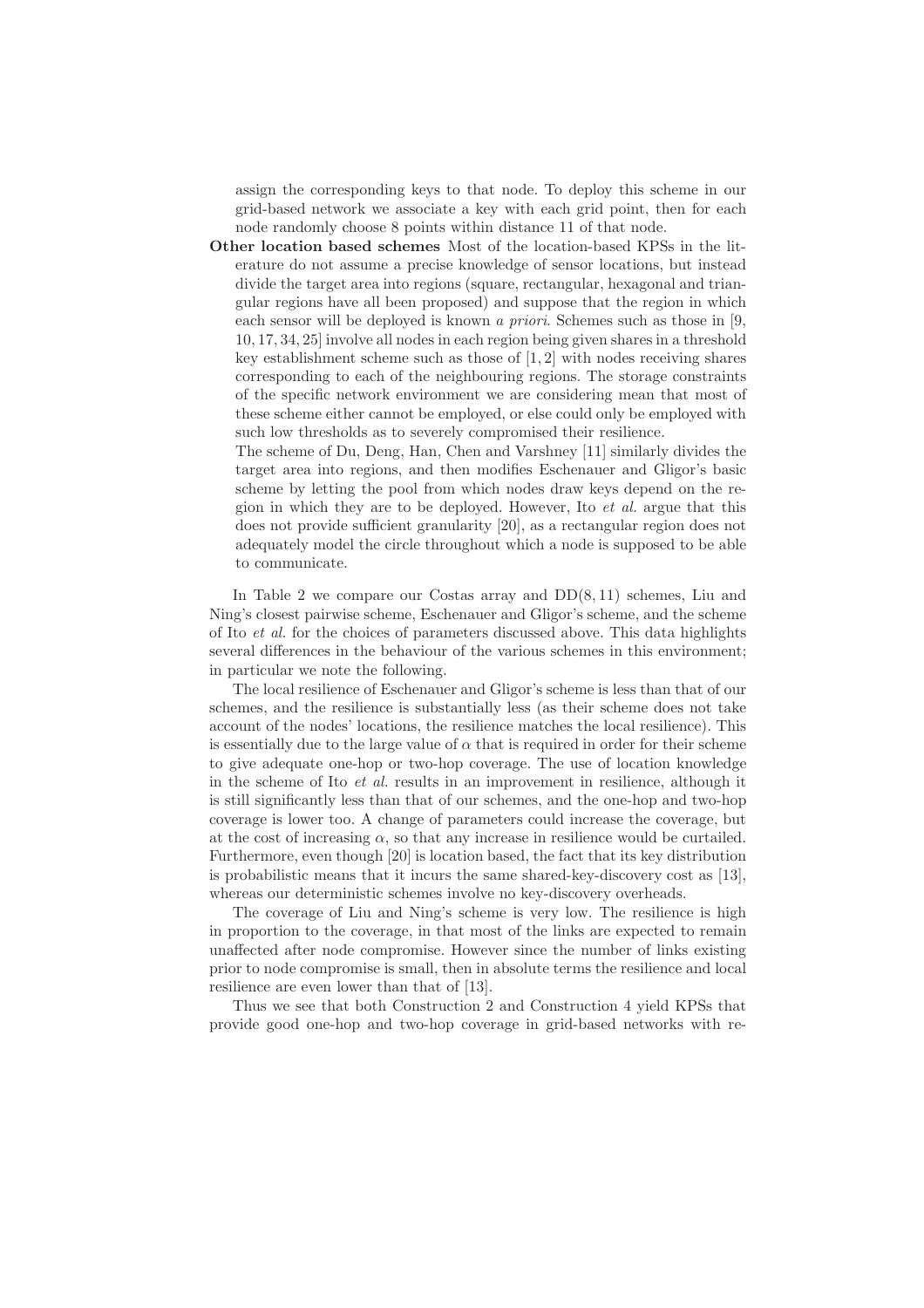stricted storage, and that the resulting KPSs are demonstrably more resilient in the fact of node compromise than previously proposed schemes. They therefore represent a good solution whenever a very lightweight yet resilient KPS is required for a grid-based network.

## References

- 1. Blom, R.: An Optimal Class of Symmetric Key Generation Systems. In Beth, T., Cot, N., Ingemarsson, I., (eds.) Eurocrypt 1984. LNCS, vol. 209, pp. 334–338. Springer, Heidelberg (1985)
- 2. Blundo, C., Santis, A.D., Herzberg, A., Kutten, S., Vaccaro, U., Yung, M.: Perfectly-Secure Key Distribution for Dynamic Conferences. In: Brickell, E.F. (ed.) Crypto 1992. LNCS, vol. 740, pp. 471–338. Springer, Heidelberg (1992)
- 3. Camtepe, S.A., Yener, B.: Combinatorial Design of Key Distribution Mechanisms for Wireless Sensor Networks. In: Samarati, P., Ryan, P.Y.A., Gollman, D., Molva, R. (eds.) Esorics 2004. LNCS, vol. 3193, pp. 293–308. Springer, Heidelberg (2004)
- 4. Camtepe, S.A., Yener, B., Yung, M.: Expander Graph Based Key Distribution Mechanisms in Wireless Sensor Networks. In: IEEE International Conference on Communications, vol. 5., pp. 2262–2267. IEEE press, New York (2006)
- 5. Chakrabarti, D., Maitra, S., Roy, B.K.: A Hybrid Design of Key Pre-distribution Scheme for Wireless Sensor Networks. In: ICISS. pp. 228–238 (2005)
- 6. Chakrabarti, D., Maitra, S., Roy, B.K.: A Key Pre-distribution Scheme for Wireless Sensor Networks: Merging Blocks in Combinatorial Design. In: ISC. pp. 89–103 (2005)
- 7. Chan, H., Perrig, A., Song, D.: Random Key Predistribution Schemes for Sensor Networks. In: IEEE Symposium on Security and Privacy, pp. 197- . IEEE press, New York (2003)
- 8. Chan, S.P., Poovendran, R., Sun, M.T.: A Key Management Scheme in Distributed Sensor Networks Using Attack Probabilities. In: IEEE GLOBECOM '05, vol. 2. (2005)
- 9. Delgosha, F., Fekri, F.: Key Pre-distribution in Wireless Sensor Networks Using Multivariate Polynomials. In: IEEE Commun. Soc. Conf. Sensor and Ad Hoc Commun. and Networks - SECON05. (2005)
- 10. Delgosha, F., Fekri, F.: Threshold Key-Establishment in Distributed Sensor Networks Using a Multivariate Scheme. In: Infocom 2006. (2006)
- 11. Du, W., Deng, J., Han, Y.S., Chen, S., Varshney, P.K.: A Key Management Scheme for Wireless Sensor Networks Using Deployment Knowledge. In: INFO-COM. (2004)
- 12. Du, W., Deng, J., Han, Y.S., Varshney, P.K.: A Pairwise Key Pre-distribution Scheme for Wireless Sensor Networks. In: Jajodia, S., Atluri, V., Jaeger, T. (eds.) CCS '03. pp. 42–51. ACM Press, New York (2003)
- 13. Eschenauer, L., Gligor, V.D.: A Key-Management Scheme for Distributed Sensor Networks. In: Atluri, V. (ed.) CCS 2002. pp. 41–47. ACM Press, New York (2002)
- 14. Golomb, S.W.: Algebraic Constructions for Costas Arrays. J. Comb. Theory A. 37, 13–21 (1984)
- 15. Golomb, S.W., Taylor, H.: Constructions and Properties of Costas Arrays. P. IEEE. 72, 1143–1163 (1984)